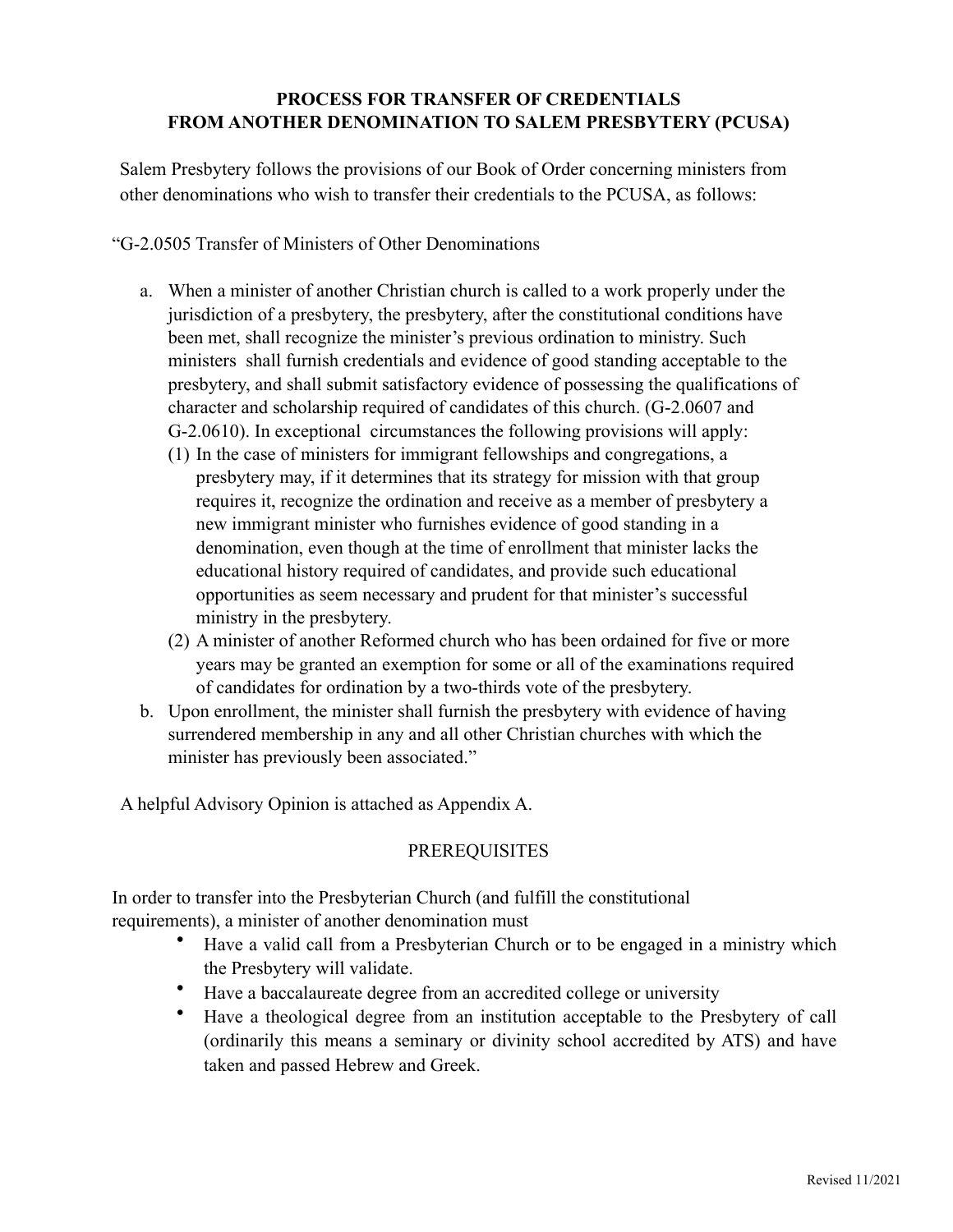- 1) The minister who is interested in transferring to the PC(USA) will meet with a small group composed of representatives from the Commission on Ministry and the Committee on Preparation for Ministry. This group will engage the interested minister in conversation to make an initial determination as to whether they should be considered for ministry in the PCUSA. During that initial conversation, the process for transfer shall be explained.
- 2) If the minister who is interested in transferring is preliminarily found to be a good match for ministry in the PCUSA, and fully understands the requirements, then a team of two persons (one from COM and one from COPM) will be appointed to mentor/ shepherd the minister through the process as follows:
	- a. If the minister is engaged in a ministry which they would like the Presbytery to validate, the COM mentor/shepherd will present the details to the COM Task Force on the Care of Pastors and Retirees, Members at Large/Validated Oversight and Certified Christian Educator Oversight for a determination on whether the ministry will be validated, "if the way be clear."
	- b. The minister will arrange for the psychological evaluation at the Career and Personal Counseling Service in Charlotte at their own expense. Following the psychological assessment, a small group of Commission on Ministry and Commission on Preparation for Ministry will determine whether the minister is suitable for ministry in the PC(USA) and allow the minister to continue with the next step in the process.
	- c. The minister will sign a release for a Background Check to be performed at the Presbytery's expense.
- 3) The COPM mentor/shepherd will assist the minister in signing up for the standard ordination exams and help him/her locate resources for preparation for taking the exams, which may include additional coursework and proof thereof. The minister will bear the cost of the examinations. It should be noted that in some cases, as set forth in G-2.0205a(2), "A minister of another Reformed Church who has been ordained for five or more years may be granted an exemption for some or all of the examinations required of candidates for ordination by a two-thirds vote of the presbytery .
- 4) During the time of preparation for and the taking of the standard ordination exams, the COM mentor/shepherd will assist the minister in securing an on-going relationship with an active pastor of Salem Presbytery and their congregation. The purpose of this relationship is to afford the minister some practical experience in the practice of ministry in the PC(USA). This relationship shall last for at least 6 months.

Upon successful completion of the above, the minister will meet with the Examinations Committee of Salem Presbytery and with the appropriate COM Task Force depending on type of call in which they are engaged or wish to be engaged.

If it is the decision of the Presbytery through its commissions and the body as a whole that the minister be approved for membership in Salem Presbytery in particular, and the PCUSA in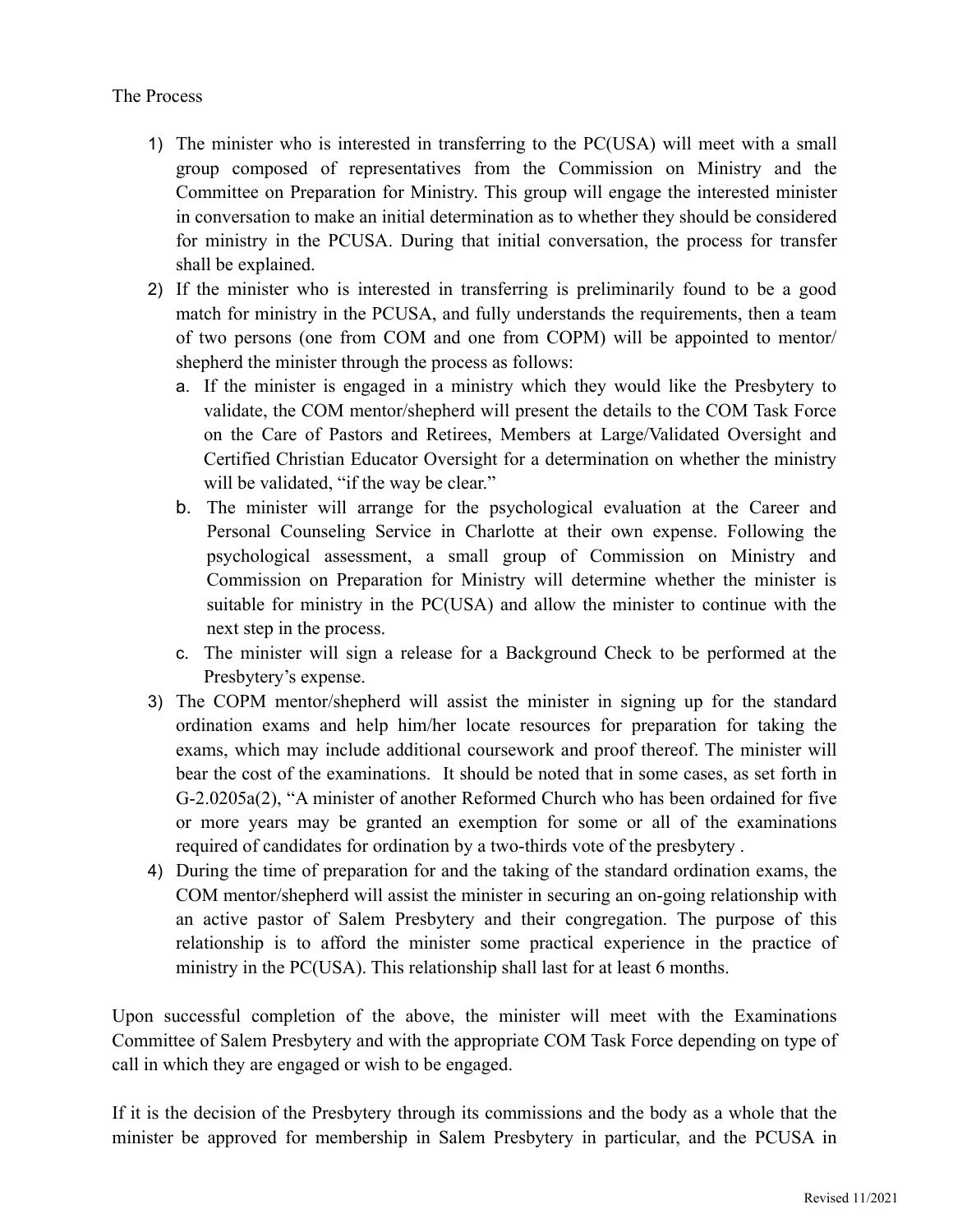general, then and only then shall the minister take the steps to be removed from the rolls of the former denomination. Proof of said action shall be provided to the Stated Clerk.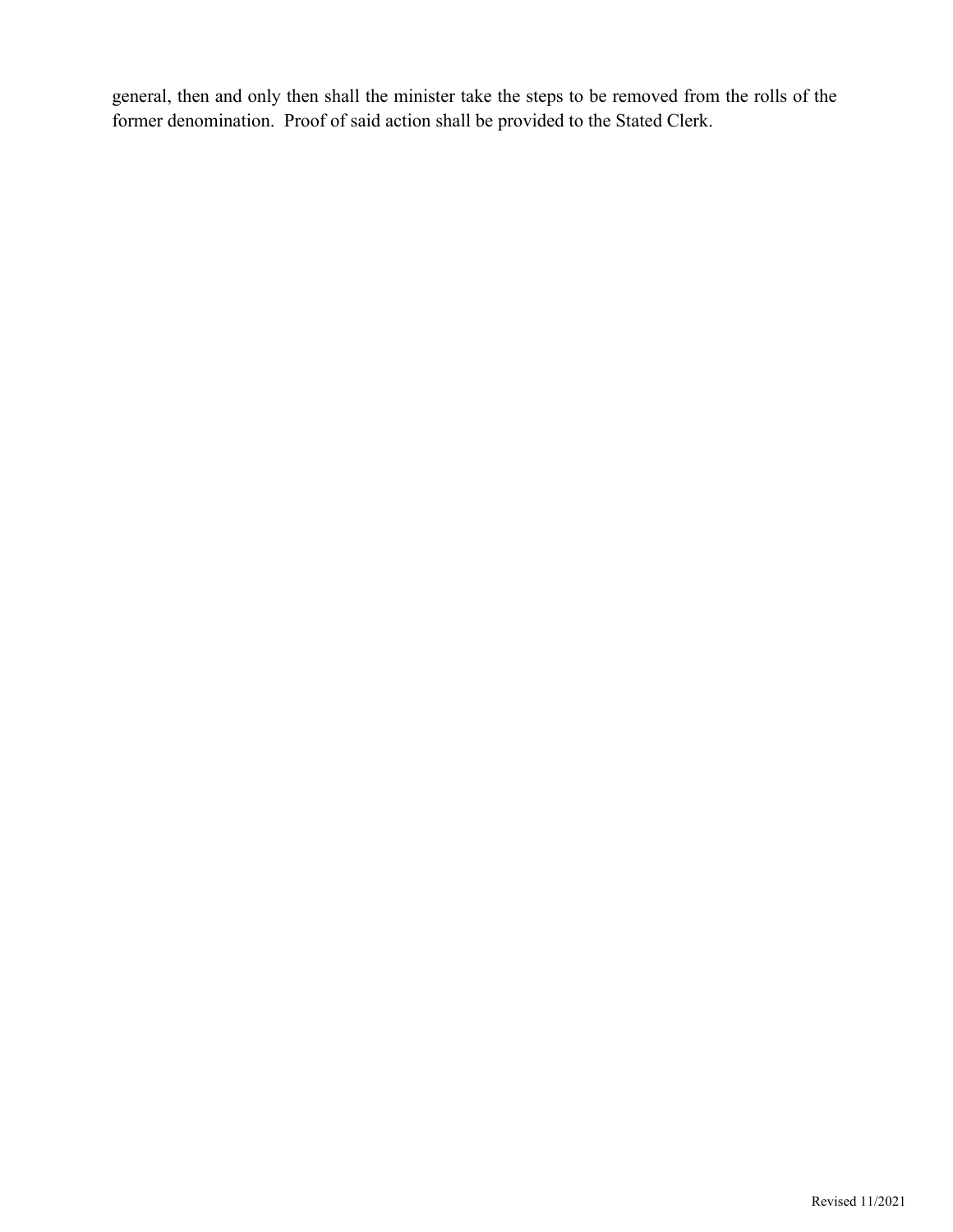### <span id="page-3-6"></span><span id="page-3-4"></span>**APPENDIX A**

# **ADVISORY OPINION: RECEIVING MINISTERS OF OTHER DENOMINATIONS**

### **WHAT ARE THE WAYS THAT A MINISTER OF ANOTHER DENOMINATION IS PERMITTED TO SERVEAPRESBYTERIAN CHURCH (U.S.A.) CONGREGATION?**

There are three different ways that a presbytery may have a minister of another denomination, not lay person, serve within the Presbyterian Church (U.S.A.).

- 1. That minister transfers to the Presbyterian Church (U.S.A.) thereby becoming subject to the jurisdiction of the presbytery and enrolled as a member of the presbytery,<sup>1</sup>
- 2. That minister is a minister of one of the denominations included by the Formula of Agreement (ELCA, UCC, RCA, KPCA, or Moravian) and serves under the orderly exchange process<sup>[2](#page-3-1)</sup>, or
- <span id="page-3-5"></span>3. That minister enters into a temporary pastoral relationship[3](#page-3-2) with the congregation. In numbers 2 and 3 above, the presbytery may grant the minister of another denomination temporary membership in presbytery for a period of service. When a minister of another denomination completes their period of service, she/he is no longer a member of the presbytery.

# <span id="page-3-7"></span>**HOW DOESAMINISTER OFANOTHER DENOMINATION TRANSFER TO THE PRESBYTERIAN CHURCH (U.S.A.)?**

A presbytery may transfer a ministry of another denomination called to work properly under the jurisdictionof a presbytery of the PC(USA).<sup>[4](#page-3-3)</sup> The minister must meet the constitutional conditions and furnish credentials and evidence of good standing to the presbytery, including evidence the minister possesses the qualifications of character and scholarship required of candidates of the Presbyterian Church (U.S.A.). "Upon enrollment, the minister shall furnish the presbytery with evidence of having surrendered membership in any and all other Christian churches with with the

<span id="page-3-0"></span>G-2.0505a—"When a minister of another Christian church is called to a work properly under the jurisdiction of a presbytery, the [1](#page-3-4) presbytery, after the constitutional conditions have been met, shall recognize the minister's previousordination to ministry. Such ministers shall furnish credentials and evidence of good standing acceptable to the presbytery, and ... of possessing the qualification of character and scholarship required of candidates of this church(G-2.0607 and G-2.0610).

<span id="page-3-1"></span>G-2.0505a(2)—A minister of another Reformed church who has been ordained for five or more years may be granted an exemption for [2](#page-3-5) some or all of the examinations required of candidates for ordination by a two-thirds vote of the presbytery."

<span id="page-3-3"></span><span id="page-3-2"></span><sup>&</sup>lt;sup>[3](#page-3-6)</sup> G-2.0506—"A presbytery may enroll a minister of another Christian church who is serving temporarily in a validated ministry in this church, or in an installed relationship under the provisions of the Formula of Agreement (Book of Order, Appendix B; G-5.0202), when the minister has satisfied the requirements of preparation for such service established by the presbytery's own rule." It is important to remember that in this capacity, there are some things that a minister of another denomination may not do such as moderate session. The presbytery may appoint someone to fulfill those duties.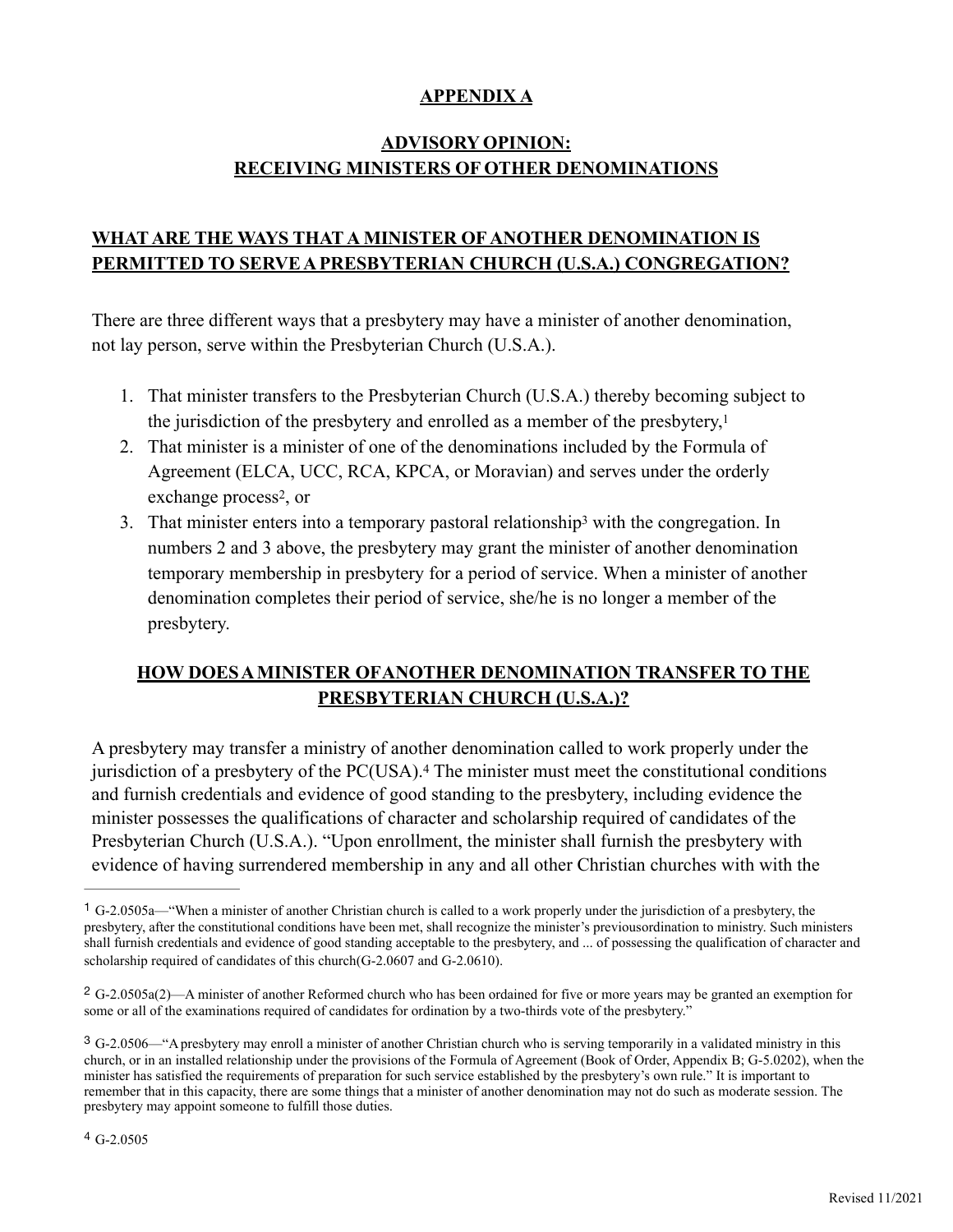minister[was] previously . . . associated.<sup>[5](#page-4-0)</sup> The minister may furnish the presbytery with a letter of transfer or a letter written and signed by the minister renouncing membership in previous churches or denominations."

### <span id="page-4-4"></span>**WHATARE THE "CONSTITUTIONALCONDITIONS"AMINISTER MUST MEET?**

The constitutional conditions are set forth in G-2.0607*.* The evidence of the candidate's readiness to being in ordered ministry in the PC(USA) includes:

- "a. a candidate's wisdom and maturity of faith, leadership skills, compassionate spirit, honest repute, and sound judgment;
- "b. a transcript showing graduation, with satisfactory grades, at a regionally accredited college or university;
- "c. a transcript from a theological institution accredited by the Association of Theological Schools acceptable to the presbytery, showing a course of study including Hebrew and Greek, exegesis of the Old and New Testaments using Hebrew and Greek, satisfactory grades in all areas of study, and graduation or proximity to graduation, and
- "d. examination materials, together with evaluations that declare those materials satisfactory in the areas covered by any standard ordination examination approved by the General Assembly"

#### **IS IT POSSIBLE TO WAIVEANY, ORALL, OFTHE CONSTITUTIONALCONDITIONS?**

<span id="page-4-5"></span>Yes. The *Book of Order,* G-2.0610, sets for the guidelines for any waivers for the constitution conditions. A presbytery may waive any of the requirement for ordination, except standard ordination examinations[,](#page-4-1)<sup>6</sup> by three-fourths vote of the presbytery.

However, the presbytery may choose to waive the examination requirement if the presbytery judges that there are good and sufficient reasons why a candidate should not be required to satisfy the requirements for exams and an alternate means by which to ascertain the readiness of the candidate in areas covered by the standard ordination examinations is approved. This approval for alternate meansof examination must be by three-fourths vote of the presbytery.<sup>[7](#page-4-2)</sup> The presbytery will include in the minutes the reasons for this exception.

<span id="page-4-7"></span><span id="page-4-6"></span>The presbytery may grant, by a two-thirds vote, an exception for some or all of the examinations for a minister of another Reformed church, who has been ordained for five or more years.<sup>8</sup>

- <span id="page-4-2"></span> $7 G-2.0610$  $7 G-2.0610$
- <span id="page-4-3"></span> $8$  G-2.0505a(2)

<span id="page-4-0"></span> $5$  G-2.0505b

<span id="page-4-1"></span> $6 G-2.0607d$  $6 G-2.0607d$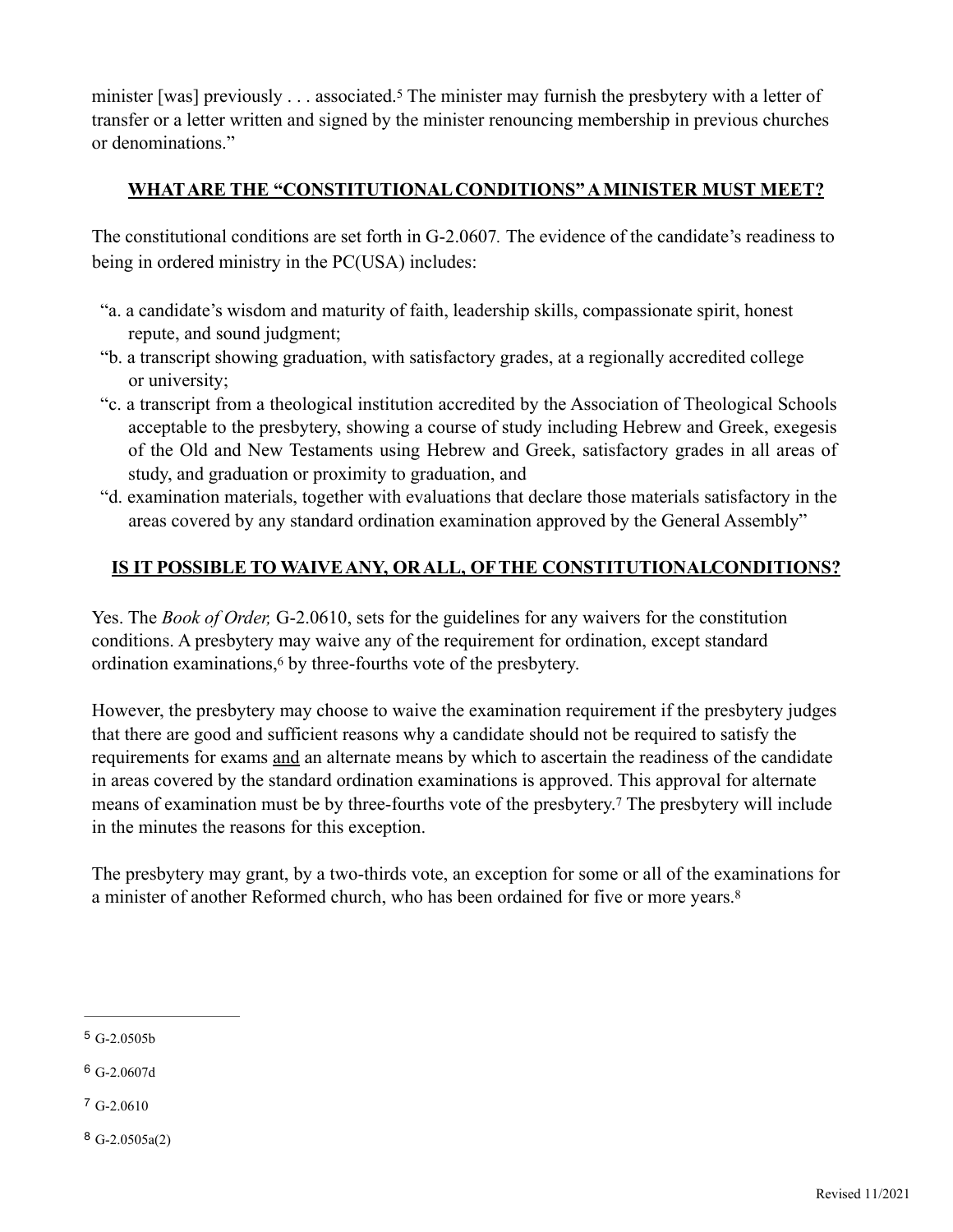# **WHAT IFAMINISTER OFANOTHER DENOMINATION WISHES TO SERVEA PC(USA) CONGREGATION WITHOUT TRANSFERRING?**

When a church proposes to extend a call to a minister member of another denomination, the presbytery needs to inquire whether the minister intends to be received into its membership and remain in the Presbyterian Church (U.S.A.) indefinitely, or plans to serve in the position being considered without severing the present denominational relationship, and then in the future serve a church in that denomination again.

<span id="page-5-3"></span><span id="page-5-2"></span>A minister ordained in another denomination may be called to labor in the presbytery for a period of service.<sup>9</sup>The minister is hired by the Session. This arrangement must be approved by the presbytery. The relationship does not include a formal call or installation. A temporary pastoral relationship is for a specified period, no longer than twelve months and the relationship is renewable with the approval of the presbytery.[10](#page-5-1)

<span id="page-5-0"></span> $9 G-2.0506$  $9 G-2.0506$ 

<span id="page-5-1"></span> $10 G-2.0504b$  $10 G-2.0504b$